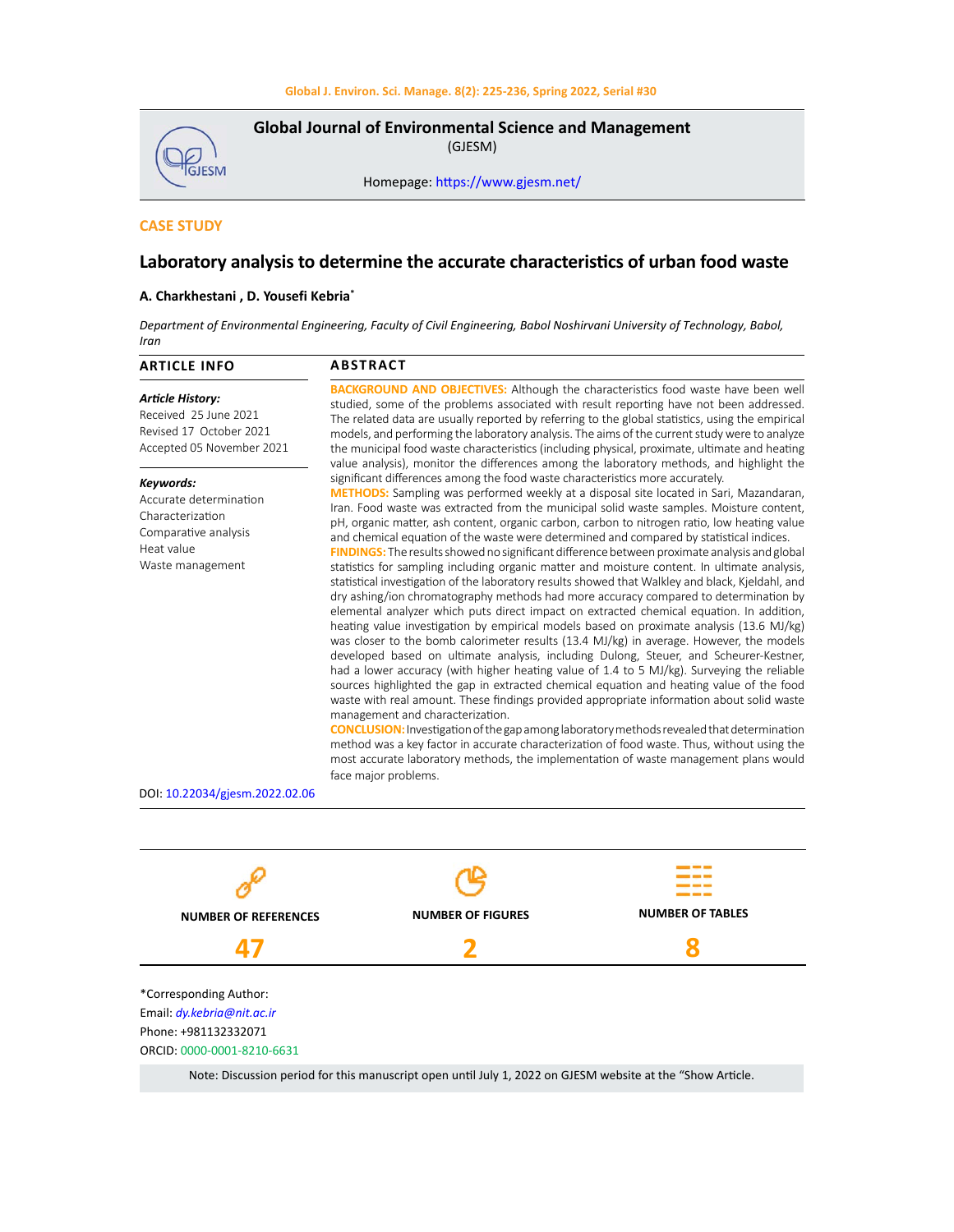## **INTRODUCTION**

Food waste (FW) contains a considerable portion of household solid waste with over 90% organic matter (OM) and 80% moisture [\(Meng](#page-11-0) *et al.,* 2015). FW includes fruits, vegetable scraps, and other organic discarded parts from households, institutional and industrial sources such as restaurants, school cafeterias, and canteens (Guo *et al.,* [2018\)](#page-10-0). FW is mostly the kitchen waste produced by households and restaurant kitchens [\(Yang et al., 2013\).](#page-11-0) The exponential increase in FW is regarded as a threat to the environment [\(Paritosh](#page-11-0) *et al.,* 2017). [Adhikari](#page-10-0) *et al.* (2006) estimated that the annual amount of FW could increase from 278 to 416 million tons (2005-2025) in the Asian countries. FW accounts for 55% and 45% of the total municipal solid waste (MSW) produced in developing countries [\(Troschinetz and Mihelcic, 2009\)](#page-11-0) and European countries, respectively [\(IPCC, 2006\).](#page-10-0) According to the [FAO, \(2012\)](#page-10-0) and the [World Bank, \(2012\),](#page-11-0) approximately 1.3 billion tons of FW are generated in the food supply chain. However, a low percentage of the waste has been composted and much of it is disposed to the landfills or incinerated. EPA, (2016) estimated that FW, comprising 22% MSW, more than any other single material reached the landfills. The FW disposed at the landfill sites constitutes the largest source for emission of greenhouse gasses [\(Kamyab](#page-11-0) *et al.,* 2015a). In 2005, due to environmental impacts, Sweden applied a landfill prohibition on organic waste ([EEA,](#page-10-0)  [2013a\)](#page-10-0). In addition, Germany has a ban on landfilling the unpretreated organic wastes ([EEA, 2013b\)](#page-10-0). Composting or energy recovery of food waste can be a sustainable solution for MSW management and may reduce the pressure on landfills [\(Kamyab](#page-11-0) *et al.,* 2015b). FW, as a large part of MSW, has been investigated by many researchers. According to [Carmona-Cabello](#page-10-0) *et al.* [\(2018\)](#page-10-0), FW chemical composition is the base of valorization process. [Van Dooren](#page-11-0) *et al.* (2019) showed that bread (22%), dairy products (17%), vegetables (14%), fruit (12%) and meat (7%) were the main wasted food in Dutch households. [Boumanchar](#page-10-0) *et al.* [\(2018\)](#page-10-0) reported 50.5% carbon (C), 7.1% hydrogen (H), 2.1% nitrogen (N), 0.2% sulfur (S), 40.1% oxygen (O), 14.7 kJ/kg and higher heating value (HHV) as ash-free dry weight bases for FW ultimate analysis. Zhou *et al*[. \(2014\)](#page-11-0) reviewed the physical and chemical compositions of MSW in China and found that food residue formed about 55.86% of the total MSW. They estimated the average moisture content of food

residue (69.85%), ash content (20.98%), HHV (15,386 kJ/kg) as dry bases and proposed C257.3, H456.2, O168.3, N18, and S1 for chemical equation. [Chen](#page-10-0) *et al.* [\(2019\)](#page-10-0) studied the FW in Taiwan and recommended C333.3, H596.6, O183.3, N23.3, and S1 for chemical equation and 22.74 MJ/kg (dry basis) for HHV. [Baawain](#page-10-0) *et al.* [\(2017\)](#page-10-0) investigated MSW in Muscat and reported 40.5% carbon, 5.95% hydrogen, 2.39% nitrogen, 0.66% sulfur, 43.53% oxygen on dry mass for FW. However, [Tchobanoglous](#page-11-0) *et al.* (1993) reported 70% moisture content, 48% carbon, 6.4% hydrogen, 2.6% nitrogen, 0.4% sulfur, 37.6% oxygen, 5% ash and 5.512 MJ/kg HHV (dry basis) as references for FW. The existence of accurate data on food waste characteristics, which has been poorly documented in Iran, is necessary in policy making and intervention strategies [\(van Herpen](#page-11-0) *et al.,* [2019\)](#page-11-0). There are several problems for result reporting due to the complexities involved in data gathering and lack of a common ground on what is termed as FW ([De Laurentiis](#page-10-0) *et al.,* 2020). Majority of the studies rely on secondary data sources which may not represent the accurate characterization of FW in the study area (Xue *et al.,* [2017\)](#page-11-0) or, sometimes, the differences among the laboratory methods are not considered and investigated thoroughly by researchers. These defects have led to differences in the amount of FW reported and several inconsistencies in the characterization of FW ([Adelodun](#page-10-0) *et al.,* 2021). Accordingly, the main study questions are: Which laboratory methods are more accurate in determining the important elements of FW such as organic carbon, nitrogen, sulfur, etc.? What are the differences between determining the heating value by bomb calorimeter and by empirical models? What are the differences between the chemical equation obtained from elemental analysis and secondary data sources? Such information is very important for MSW management planning ([Raharjo](#page-11-0) *et al.,* 2018). Considering the inconsistencies in characterization of FW, direct characterization by different common laboratory methods is necessary to fill the knowledge and data gap in order to decide upon suitable FW management strategy. It is obvious that different factors, such as income level, consumption pattern, geographic location, source of energy, and climate, influence the waste characteristics in any region ([Golhosseini and Jalili Ghazizadeh, 2021\).](#page-10-0) The aim of this study was to statistically compare the common laboratory methods (namely proximate, ultimate and heating value analyses) used for the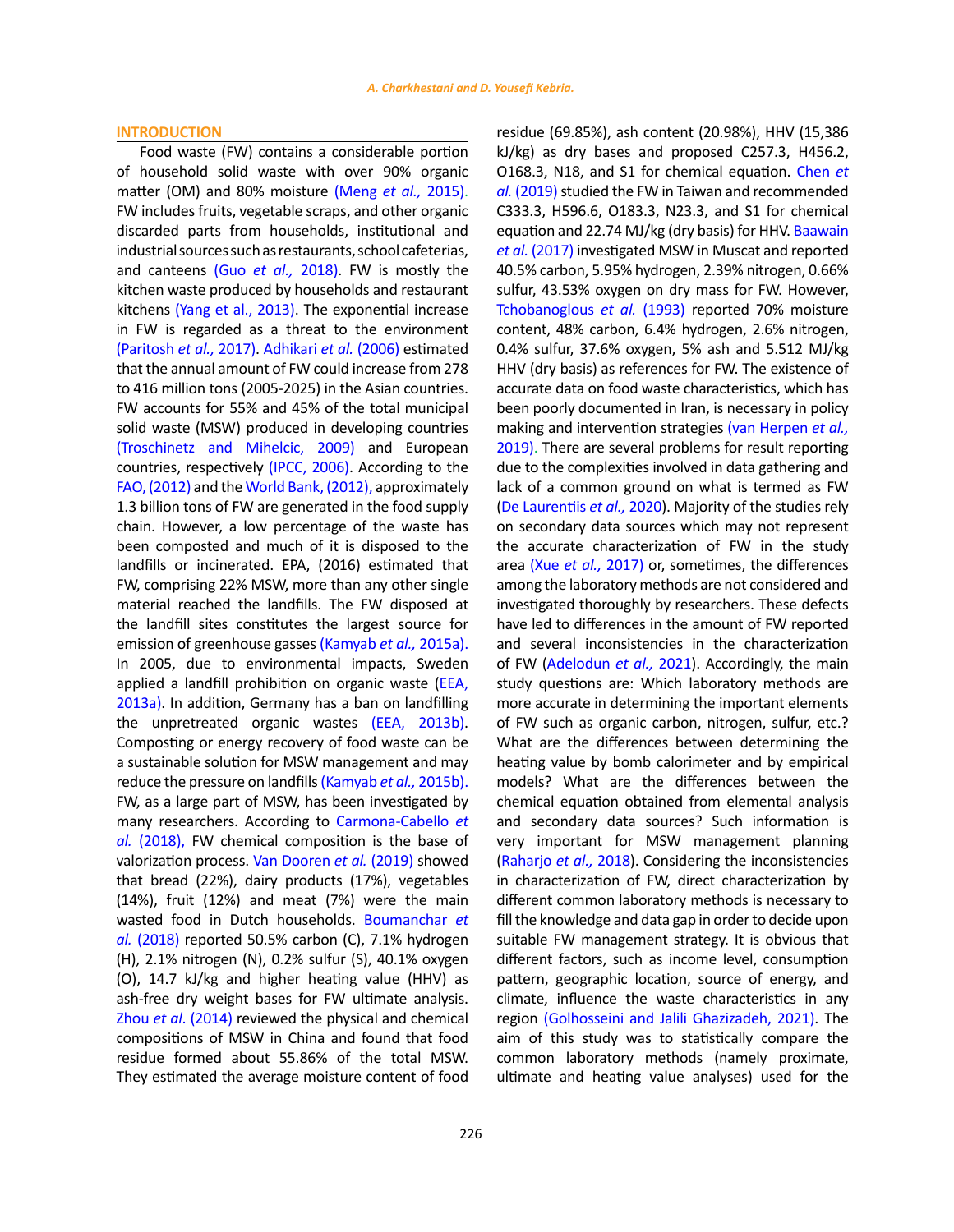

Fig. 1: Geographic location of the study area in Sari, Mazandaran Province, Iran

municipal food waste characterization in order to highlight the differences among them. Besides, comprehensive data on FW characterization in one of the Iranian cities was presented for the first time. In fact, the novelty of this work was establishing an infrastructure for laboratory characterization of FW to resolve the existing inconsistencies and present the characteristics of a region more accurately. To achieve these objectives, sampling was conducted at a disposal site located in Sari, Mazandaran province, Iran in 2021.

# **MATERIALS AND METHODS**

The methods which were based on international standards for waste and recommended in Iran were selected for investigation. These methods had been used in various laboratories and studies to characterize the waste. Thus, their comparative analysis could provide a proper insight for choosing the most accurate method. As previously discussed, FW forms the largest fraction of waste reaching the landfills and is usually separated from other parts to recycle. Therefore, determining the accurate characteristics of FW may be helpful in making the right decision for their management.

## *Study area*

This study was conducted in Sari, Mazandaran province, located in the north of Iran, where the summers are hot, muggy, dry, and clear and the winters are cold and partly cloudy. In this area, the annual temperature typically varies between 2 °C and 32 °C and rarely drops to -2°C or reaches 36° C ([Weatherspark, 2021](#page-11-0)). Sari, as the capital city, is the largest and the most populous city of Mazandaran province. It is located between the northern slopes of the Alborz mountains and the southern coast of the Caspian Sea, and lies between latitudes of 360 33' and 47.95" N and longitudes of 530 03' and 36.32" E (Fig. 1).

## *Sampling and physical composition*

MSW sampling was performed weekly at a disposal site located in the study area (ASTM D5231-92, 2016). The sampling plan was based on random truck sampling determined by considering the available facilities and background information on the site location. About 50 kg garbage was randomly picked up from the arrival trucks of each zone and then mixed to make approximately 1 ton MSW for physical analysis. The sample was separated into eight major categories including food waste, plastics, rubber and leather, paper and cardboard, textiles, none flammable materials, woods, and other substances. Then, the extracted FW was prepared for laboratory analysis by quartering method. The age of the samples was about 24 hours since, in Sari, the households waste is daily gathered by the MSW collection system.

## *Analytical methods*

The moisture content was determined according to the standard test method for moisture trough the analysis of coal and coke samples with the help of an electronic oven (Memmert, UNE 400, Germany) ([ASTM D3173, 2017\)](#page-10-0). OM and ash content were determined by ignition loss of the oven-dried sieved sample in a muffle furnace according to the standard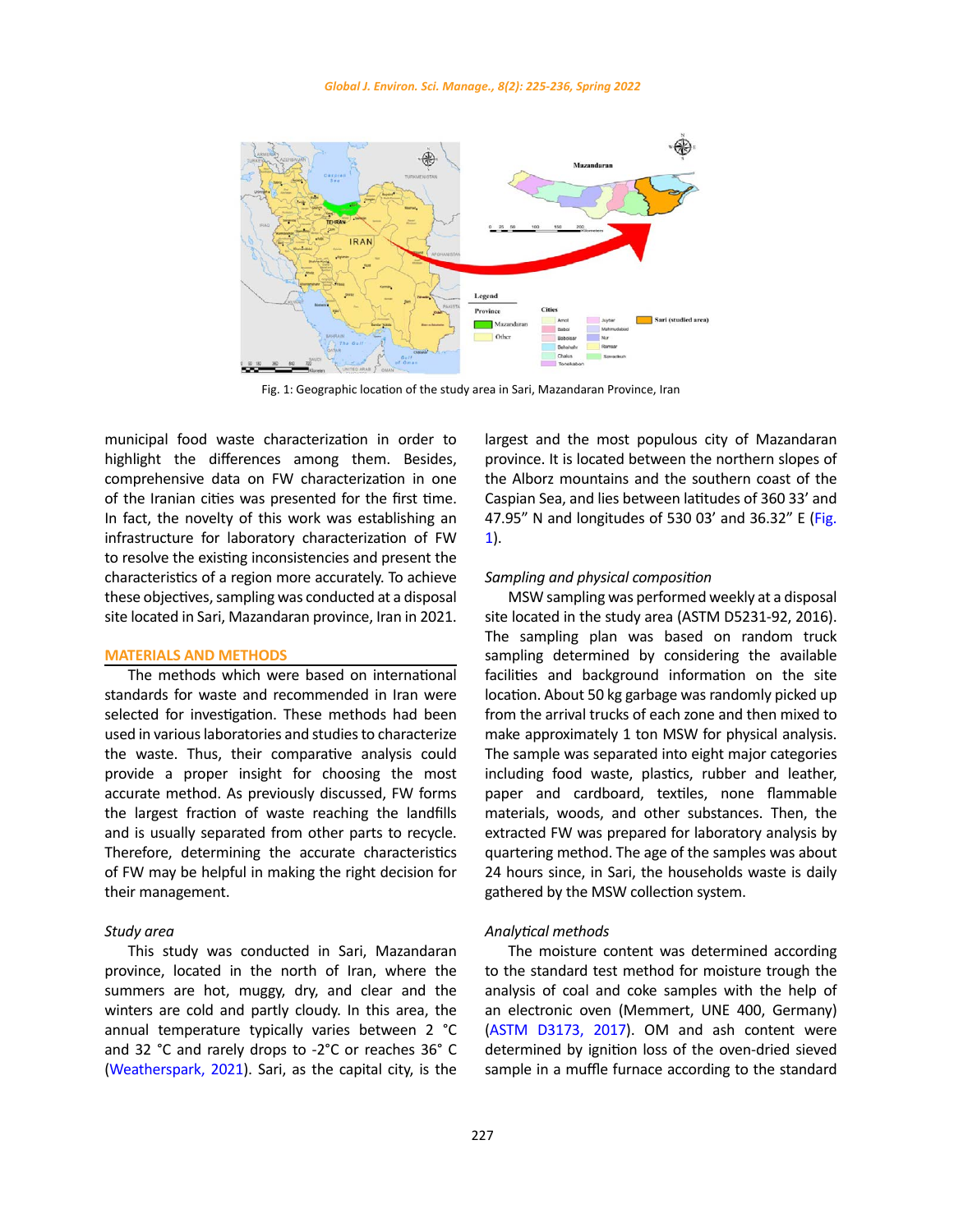test method ([ASTM D3174-12, 2018](#page-10-0)). In order to determine pH, each sample was mixed with water in 1:10 to make a solution and shaked at 300 rpm for 30 min ([Sánchez-Monedero](#page-11-0) *et al.,* 2001). Elemental analysis including carbon, hydrogen, oxygen, nitrogen, and sulphur (CHONS) was conducted in an elemental combustion system (4010 CHONS analyzer, Costech, Italy) to obtain the weight percent of CHONS and chemical composition of food waste according to ASTM [E777](#page-10-0)-17a, (2017) for carbon and hydrogen, and [ASTM E775-15, \(2021\)](#page-10-0) and ASTM [E778](#page-10-0)-15, (2021) for sulfur and nitrogen, respectively. Oxygen was measured by difference which is a common method in the laboratories with adequate instrument. Elemental analyzer instrument, through separate analysis of each element in the laboratory, makes the determination and comparison easier and provides other fundamental information on 1) Determining heating value according to chemical equation, 2) Determination of the C/N ratio as an important indicator, 3) Comparing the C and N values with the values obtained from other measuring methods, and 4) The data used to calculate the theoretical maximum biogas yields. In addition, the total organic carbon (TOC) for the assessment of the C/N ratio was determined via two different ways to compare and define the most suitable method. These two methods were 1) Dichromatometric oxidation ([Walkley and Black, 1934\)](#page-11-0), and 2) Applying a suitable factor of transformation to the total organic matter content (1/1.724) determined by ignition loss as 'Van Bemmelen' factor which is commonly used in soil organic matter studies ([Heaton](#page-10-0) *et al.,* 2016). In addition to the elemental analyzer method, Kjeldahl method (Vapodest 30s, Gerhardt, Germany), which has been widely used to determine the nitrogen of waste, soil and compost in Iran, was used to determine the total Kjeldahl nitrogen (TKN). This method is typically used for the analysis of total sulfur and involves dry ashing followed by sulfate detection with ion chromatography (Dry ashing/IC method). The dry ashing/IC method was also applied to compare the results of the elemental analyzer method. In addition to the empirical models described in Table 1, a bomb calorimeter was used to determine the heating value of the FW samples ([Chang](#page-10-0) *[et al.,](#page-10-0)* 2007). Empirical models are more commonly used because they present more comparable data by relying on secondary sources instead of laboratory analyses which may not be accurate. This inconsistency has been highlighted in this study.

All the mentioned methods were also in accordance with the Iranian national standards. All the analyses were carried out in triplicate, and the deviation, averages, and correlation were investigated by the t-test and analysis of variance (ANOVA) to show the significant difference among the laboratory methods. In fact, ANOVA checks the impact of one or more factors by comparing the means of different samples, and helps to find out if there is a difference among the groups or not.

### **RESULTS AND DISCUSSION**

The conducted laboratory analyses on MSW composition and physical and chemical properties of FW as well as heating value analysis of FW are described in the following sections.

## *Physical composition of MSW*

Waste composition is influenced by many factors such as income level, level of economic development, cultural norms, geographical location, energy sources, and climate in any region [\(Golhosseini and Jalili](#page-10-0) [Ghazizadeh, 2021\).](#page-10-0) According to the [World Bank report](#page-11-0) [\(2018\)](#page-11-0), Iran is located in the Middle East and North Africa region (MENA) where FW is the predominant type of waste (Kaza *et al.*[, 2018](#page-10-0)). Table 2 shows the extracted physical compositions of MSW in different regions of

Table 1: Heat value models based on physical, proximate and ultimate analyses Table 1: Heat value models based on physical, proximate and ultimate analyses

| Models <sup>*</sup>                                          | Equations              | Reference           |
|--------------------------------------------------------------|------------------------|---------------------|
| Proximate analysis:                                          |                        |                     |
| $LHV = 45B - 6W$                                             | Traditional Eq.        | <b>JNMSWF, 1991</b> |
| LHV =44.75B-5.85W+21.2                                       | Bento's Eq.            | <b>JNMSWF, 1991</b> |
| Ultimate analysis:                                           |                        |                     |
| LHV = $81C + 342.5(H-O/8) + 22.5S - 6(9H+W)$                 | Dulong's Eq.           | <b>Wilson, 1977</b> |
| LHV = $81(C-3xO/8) + 57x3xO/8 + 345(H-O/16) + 25S - 6(9H+W)$ | Steuer's Eq.           | <b>Wilson, 1977</b> |
| LHV = $81 (C-3xO/4) + 342.5H + 22.5S + 57x3xO/4 - 6(9H+W)$   | Scheurer-Kestner's Eq. | <b>Wilson, 1977</b> |

\*LHV = Low heating value (Kcal/Kg); B = Combustible volatile matter (%); W = Moisture content (wt %); C = Carbon content (wt %); H = Hydrogen content (wt %); S = Sulfur content (wt %); O = Oxygen content (wt %), JNMSWF: Japan National Municipal Solid Waste Foundation.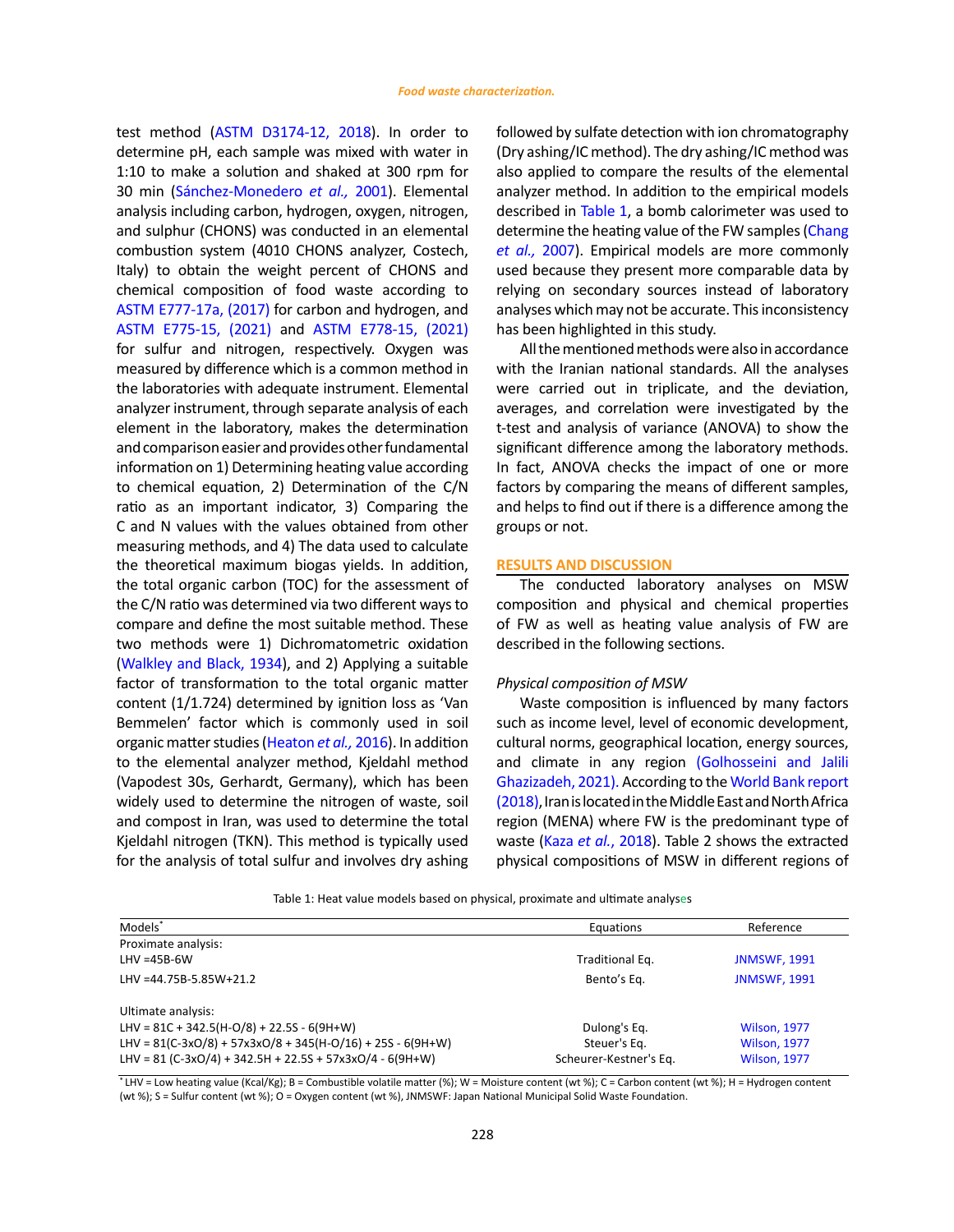## *Global J. Environ. Sci. Manage., 8(2): 225-236, Spring 2022*

| Region <sup>1</sup>             | Paper | Woods | Rubber and<br>leather | Plastic | Food waste Other |      | Non-flammable |
|---------------------------------|-------|-------|-----------------------|---------|------------------|------|---------------|
| <b>MENA</b>                     | 13    |       |                       | 12      | 58               | 8    | b             |
| South Asia                      | 10    |       |                       | 8       | 57               | 15   |               |
| East Asia and Pacific           | 15    |       |                       | 12      | 53               | 12   | 5.6           |
| Europe and Central Asia         | 18.6  | 1.6   |                       | 11.5    | 36               | 21   | 11            |
| Sub-Saharan Africa              | 10    |       |                       | 8.6     | 43               | 30   | 8             |
| Latin America and the Caribbean | 13    |       |                       | 12      | 52               | 15   |               |
| North America                   | 28    | 5.6   | 9                     | 12      | 28               | 3.6  | 13.8          |
| Global                          | 17    | 2     |                       | 12      | 44               | 14   | 9             |
| Current study <sup>2</sup>      | 12.4  | 3.3   | 0.1                   |         | 58.7             | 16.5 | 4             |

# Table 2: The mean average physical compositions of MSW in different regions (dry base wt %) Table 2: The mean average physical compositions of MSW in different regions (dry base wt %)

<sup>1</sup> All the data is according to the World Bank repor[t \(Kaza](#page-10-0) *et al.,* 2018)

 $2$  The data are the average of seven consecutive days sampling

the world. Obviously, weight fraction of FW has the highest percentage among other components of MSW. The results indicated a good conformity between the literature and the field study on FW generation. Thus, the secondary source showed no significant difference in determining the percentage of FW in MSW. [Zhou](#page-11-0) *et al*[. \(2014\)](#page-11-0) reported that food residue formed about 55.86% of the total MSW. However, the amounts of FW generated significantly differed depending on housing types and seasons [\(Adelodun](#page-10-0) *et al.,* 2021).

# *Physical and chemical properties of FW*

Heterogeneous nature of FW, as a critical problem of using it as a resource, requires a comprehensive analysis of its physicochemical properties [\(Bayard](#page-10-0) *et al.,* [2018\)](#page-10-0).

# *Proximate and ultimate analyses*

Proximate analysis of FW covering its moisture content, pH, organic matter and ash was performed in triplicate, and the average values were presented (Table [3\)](#page-5-0). The results were compared to the data presented in the environmental engineering book published by Kiely, (1997) as a secondary source. Moreover, ultimate analysis was used to determine the percentage of each individual element in the FW including carbon, hydrogen, oxygen, nitrogen, sulfur, and ash. For better comparison, the typical data on ultimate analysis of FW were presented according to the well-known solid waste management books written by [Tchobanoglous,](#page-11-0)  *et al.* [\(1993\)](#page-11-0) and [Pichtel, \(2005\)](#page-11-0) [\(Table 3\)](#page-5-0). These books were employed to compare the results obtained in the current study. According to [Table 3,](#page-5-0) in the proximate analysis, the results of moisture content and OM represented a high precision besides good accuracy relative to the reference (70%). [Carmona-Cabello](#page-10-0) *et al.*

[\(2020\)](#page-10-0) reported a heterogeneous composition of FW with moisture content of 52.1 to 73.9%. In the ultimate analysis, the average contents of hydrogen (7.15%) and oxygen (35.17%) were close to the reference, while those of carbon (41.91%), nitrogen (1.96), sulfur (0.87%) and ash (12.94%) were far from the reference (carbon 48%, hydrogen 6.4%, nitrogen 2.6 0%, sulfur 0.4%, oxygen 37.6% and ash 5%). [Baawain](#page-10-0) *et al.* [\(2017\)](#page-10-0) investigated FW in Muscat and reported carbon, hydrogen, nitrogen, sulfur and oxygen as 40.5%, 5.95%, 2.39%, 0.66%, and 43.53%, respectively. However, [Boumanchar](#page-10-0) *et al.* (2018), in their study, reported carbon, hydrogen, nitrogen, sulfur, and oxygen as 50.5%, 7.1%, 2.1%, 0.2%, and 40.1% for FW, respectively. In the present study, the coefficients of variation were higher in C, N, S, C/N, and ash than in H and O contents. This difference could be attributed to two factors: 1) the nature of FW that varied in any region [\(Golhosseini and Jalili Ghazizadeh, 2021\)](#page-10-0), and 2) application of different measurement methods which may lead to different results. Therefore, for better investigation, the parameters, such as carbon, nitrogen, sulfur, and ash, in two or three determination methods were compared and the obtained results were analyzed using the t-test and ANOVA or other statistical indexes.

## *Nitrogen determination*

Nitrogen determination was done using two common methods: 1) CHONS analyzer, 2) and TKN ([Table 4\)](#page-5-0). Using the TKN, the values were found to be in the range of 1.3% and 3.25% with an average value of 2.3% ± 0.57% [\(Selvam](#page-11-0) *et al.,* 2021). An independent samples t-test was also done as shown in Table 5. As can be seen in [Table 6,](#page-6-0) at a confidence level of 95%, data significance (sig) parameters were higher than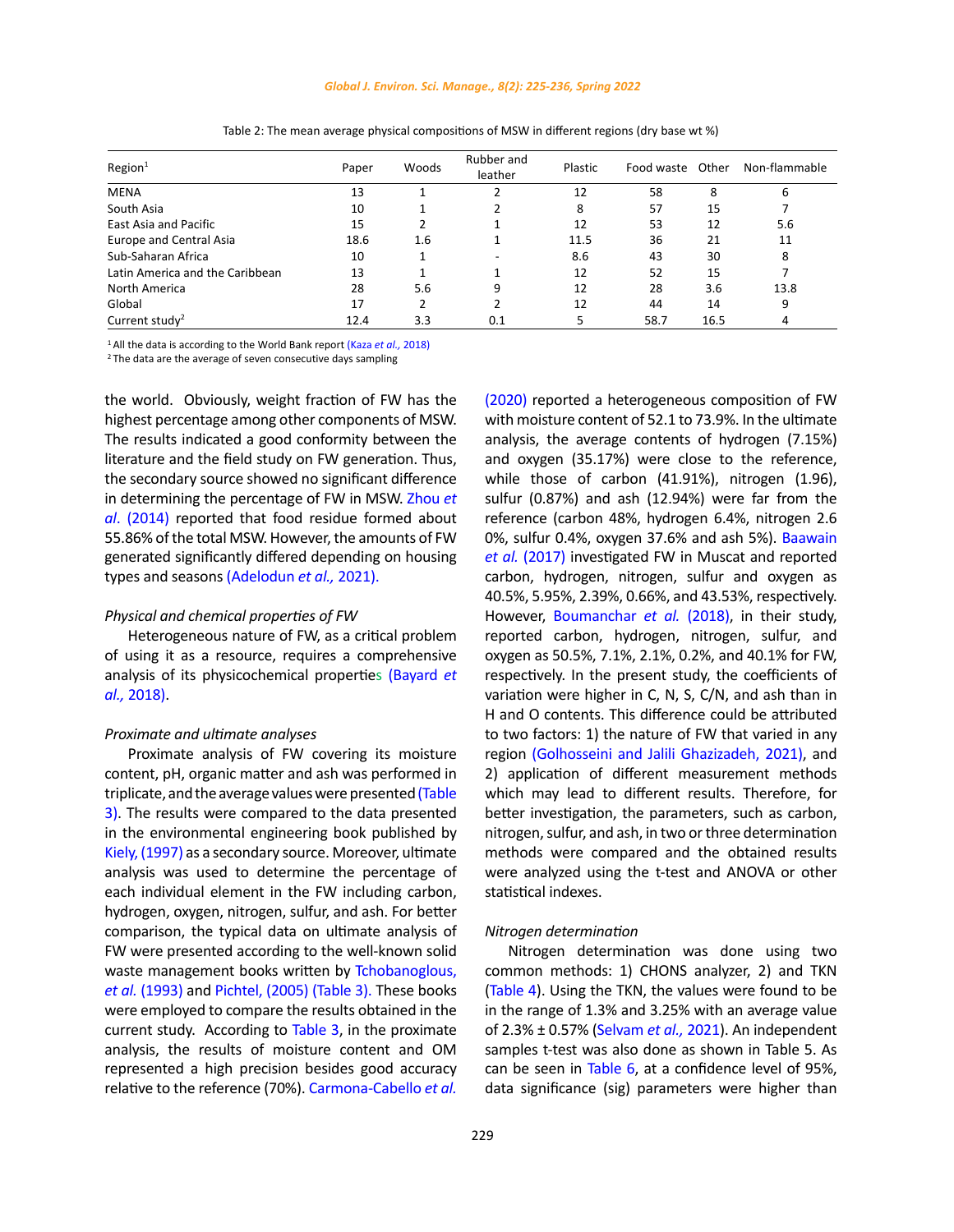### *A. Charkhestani and D. Yousefi Kebria.*

<span id="page-5-0"></span>

| n\Statistical items\Ref | Proximate analysis<br>(wt%) |                 |       |                          | Ultimate analysis based on elemental analyzer<br>(wt%) |      |       |       |             |       |       |
|-------------------------|-----------------------------|-----------------|-------|--------------------------|--------------------------------------------------------|------|-------|-------|-------------|-------|-------|
|                         | MC <sub>w</sub>             | OM <sub>d</sub> | $A_d$ | pH                       | C                                                      | Н    | O     | N     | S           | $A_d$ | C/N   |
| $\mathbf{1}$            | 73                          | 89.6            | 10.4  | 6.15                     | 43.1                                                   | 7.8  | 38.05 | 1.53  | 0.8         | 8.72  | 28.17 |
| 2                       | 70.3                        | 81.6            | 18.4  | 6.42                     | 41.27                                                  | 7.08 | 35.01 | 2.34  | $\mathbf 1$ | 13.3  | 17.64 |
| 3                       | 68                          | 84.4            | 15.6  | 6.21                     | 42.35                                                  | 7.2  | 36.89 | 1.38  | 0.8         | 11.38 | 30.69 |
| 4                       | 72.8                        | 82.6            | 17.4  | 6.44                     | 45.6                                                   | 6.85 | 31.7  | 2.1   | 0.75        | 13    | 21.71 |
| 5                       | 71.2                        | 75.5            | 24.5  | 7.02                     | 34.59                                                  | 6.9  | 37.55 | 1.96  | 0.7         | 18.3  | 17.65 |
| 6                       | 70.7                        | 82.2            | 17.8  | 6.75                     | 47.49                                                  | 7.3  | 29.85 | 2.43  | 1.12        | 11.81 | 19.54 |
| 7                       | 74.3                        | 77.9            | 22.1  | 6.43                     | 38.94                                                  | 6.95 | 37.15 | 1.96  | 0.9         | 14.1  | 19.87 |
| Ave                     | 71.5                        | 81.97           | 18.02 | 6.49                     | 41.91                                                  | 7.15 | 35.17 | 1.96  | 0.87        | 12.94 | 22.18 |
| SD                      | 2.09                        | 4.53            | 4.53  | 0.30                     | 4.27                                                   | 0.33 | 3.19  | 0.39  | 0.14        | 2.94  | 5.20  |
| <b>SE</b>               | 0.79                        | 1.71            | 1.71  | 0.11                     | 1.61                                                   | 0.12 | 1.21  | 0.15  | 0.05        | 1.11  | 1.96  |
| CV%                     | 2.92                        | 5.53            | 25.13 | 4.68                     | 10.18                                                  | 4.58 | 9.08  | 19.86 | 16.04       | 22.68 | 23.42 |
| Kiely, 1997             | 70                          | 83.3            | 16.7  | $\overline{\phantom{a}}$ |                                                        |      |       |       |             |       |       |
| Pichtel, 2005           |                             |                 |       |                          | 48                                                     | 6.4  | 37.6  | 2.6   | 0.4         | 5     | 18.46 |

Table 3: Proximate and ultimate analyses of the food waste\* Table 3: Proximate and ultimate analyses of the food waste\*

\*n: Sample's number; Ref: Reference; w: Wet basis; d: Dry basis; N: Number of samples; Ave: Average; SD: Standard deviation; SE: Standard error; CV: Coefficient of variation.

Table 4: Ash, nitrogen and sulfur determination in the samples through different laboratory methods Table 4: Ash, nitrogen and sulfur determination in the samples through different laboratory methods

| Methods               |      |       |       | 4     |       | 6     |       | Ave   |
|-----------------------|------|-------|-------|-------|-------|-------|-------|-------|
| <b>CHONS</b> analyzer | 8.72 | 13.3  | 11.38 | 13    | 18.3  | 11.81 | 14.1  | 12.94 |
| Furnace               | 10.4 | 18.4  | 15.6  | 17.4  | 24.5  | 17.8  | 22.1  | 18.03 |
| <b>CHONS</b> analyzer | 1.53 | 2.34  | 1.38  | 2.1   | 1.96  | 2.43  | 1.96  | 1.95  |
| Kieldahl              | 1.68 | 1.835 | 1.7   | 1.648 | 1.742 | 1.98  | 1.918 | 1.78  |
| <b>CHONS</b> analyzer | 0.8  |       | 0.8   | 0.75  | 0.7   | 1.08  | 0.9   | 0.86  |
| Ashing/IC             | 0.65 | 0.9   | 0.71  | 0.67  | 0.65  | 0.92  | 0.82  | 0.76  |
|                       |      |       |       |       |       |       |       |       |

0.05. It meant that the variance and average of two groups were not significantly different from each other. However, the value of coefficient of variation (CV) in the Kjeldahl method was lower (7.12%) than its value in the CHONS analyzer determination (19.86%). Thus, it could be concluded that Kjeldahl method was more precise than elemental analyzer, and both methods led to lower average results compared to the mentioned references.

## *Sulfur determination*

The results of determining the total sulfur by dry combustion method (elemental analyzer) and ashing/ ion chromatography method have been shown and compared in Tables 4 and [5](#page-6-0). Evidently, the sulfur content in the elemental method was slightly higher than its content in the Ash/IC method. However, other statistical indexes showed a perfect agreement between both methods, implying that there was no significant difference between them. Comparison of the results indicated that both methods were precise and the sulfur content of the FW was approximately twice the content mentioned in the references, which was the characteristic of the FW in the studied region.

## *Ash determination*

Considering the waste samples in the CHONS analyzer and ash as the final residual, the ash percent of each sample was calculated (Table 4). In other methods, the ash percent was determined through sample combustion in 550 $\,^{\circ}$ C in a furnace for approximately 4 hours. The results have been shown in [Table 5](#page-6-0) and the variances are compared using the t-test ([Table 5](#page-6-0)). Obviously, at a confidence level of 95%, sig>0.05 meant that the variances of two groups were equal, while sig. (2-tailed)<0.05 meant that the averages were not equal and significantly differed. The CV was not significantly different in furnace method and CHONS analyzer, implying that both methods were precise. It should be noted that OM also plays an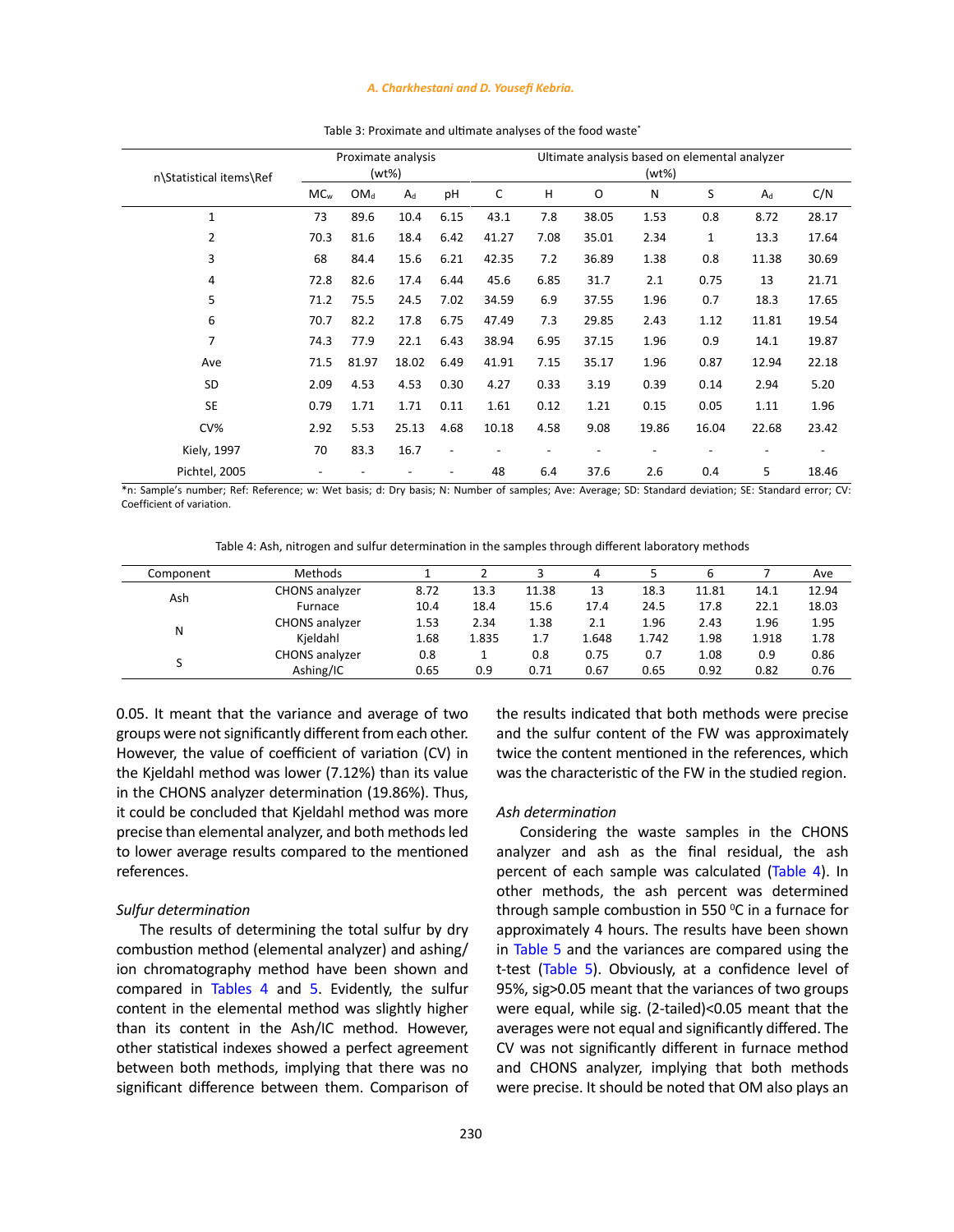## *Global J. Environ. Sci. Manage., 8(2): 225-236, Spring 2022*

<span id="page-6-0"></span>

|                   | Ash                      |         | Ν                     |                          |                |                          |  |
|-------------------|--------------------------|---------|-----------------------|--------------------------|----------------|--------------------------|--|
| t-test            | <b>CHONS</b> analyzer    | Furnace | <b>CHONS</b> analyzer | Kjeldahl                 | CHONS analyzer | Ashing/IC                |  |
| Number of samples |                          |         |                       |                          |                |                          |  |
| Mean              | 12.9443                  | 18.0286 | 1.9571                | 1.7861                   | 0.86           | 0.76                     |  |
| <b>SD</b>         | 2.93619                  | 4.53016 | 0.38862               | 0.1272                   | 0.14           | 0.12                     |  |
| <b>SE</b>         | 1.10977                  | 1.71224 | 0.14688               | 0.04808                  | 0.05           | 0.04                     |  |
| %CV               | 22.68                    | 25.13   | 19.86                 | 7.12                     | 14.85          | 14.38                    |  |
| Sig."             | $\overline{\phantom{0}}$ | 0.423   | 0.071                 | $\overline{\phantom{0}}$ | 0.728          | $\overline{\phantom{0}}$ |  |
| Sig. (2-tailed)   | ۰                        | 0.028   | 0.29                  | $\overline{\phantom{0}}$ | 0.165          | ۰                        |  |

# Table 5: Comparing the laboratory methods by independent samples t-test Table 5: Comparing the laboratory methods by independent samples t-test

*\**Significance Table 6: Statistical analysis of homogeneity of the variances, ANOVA, and multiple comparisons through comparisons through comparisons through comparisons through comparisons through comparisons through c

Table 6: Statistical analysis of carbon determination, test of homogeneity of variances, ANOVA, and multiple comparisons through different laboratory methods

| Component          | Methods                                                           | $\mathbf{1}$   | $\overline{2}$ | 3                      | 4     | 5               | 6       | $\overline{7}$ | Ave   |
|--------------------|-------------------------------------------------------------------|----------------|----------------|------------------------|-------|-----------------|---------|----------------|-------|
|                    | Elemental analyzer                                                | 43.1           | 41.27          | 42.35                  | 45.6  | 34.59           | 47.49   | 38.94          | 41.91 |
| C                  | Walkley and Black                                                 | 48.7           | 37.8           | 48                     | 37    | 30.8            | 42      | 33.8           | 39.73 |
|                    | Van Bemmelen                                                      | 49.78          | 45.33          | 46.89                  | 45.89 | 41.94           | 45.67   | 43.28          | 47.55 |
|                    | Test of homogeneity of variances (VAR00001)                       |                |                |                        |       |                 |         |                |       |
| Levene statistic   |                                                                   | $df1^*$        |                |                        |       | df <sub>2</sub> |         | Sig.           |       |
| 3.774              |                                                                   | $\overline{2}$ |                |                        |       | 18              |         | 0.043          |       |
| ANOVA (VAR00001)   |                                                                   |                |                |                        |       |                 |         |                |       |
|                    | Sum of Squares                                                    |                |                | df                     |       | Mean square     | F       |                | Sig.  |
| Among groups       | 227.957                                                           |                |                | $\overline{2}$         |       | 113.978         | 4.763   |                | 0.022 |
| Within groups      | 430.696                                                           |                |                | 18                     |       | 23.928          |         |                |       |
| Total              | 658.652                                                           |                |                | 20                     |       |                 |         |                |       |
|                    | Multiple comparisons (Dependent variable: (VAR00001) Games-Howell |                |                |                        |       |                 |         |                |       |
|                    | (J) Method                                                        |                |                | <b>Mean Difference</b> |       | <b>SE</b>       |         | Sig.           |       |
| (I) Method         |                                                                   |                | $(I-J)$        |                        |       |                 |         |                |       |
| Elemental analyzer | Walkley and Black                                                 |                |                | 2.17714                |       | 3.04439         |         | 0.760          |       |
|                    | Van Bemmelen                                                      |                |                | $-5.64143*$            |       |                 | 1.89361 |                | 0.034 |
|                    | Elemental analyzer                                                |                |                | $-2.17714$             |       |                 | 3.04439 |                | 0.760 |
| Walkley and Black  | Van Bemmelen                                                      |                |                | $-7.81857$             |       |                 | 2.76681 |                | 0.054 |
| Van Bemmelen       | Elemental Analyzer                                                |                |                | $5.64143*$             |       |                 | 1.89361 |                | 0.034 |
|                    | <b>Walkley and Black</b>                                          |                |                | 7.81857                |       | 2.76681         |         |                | 0.054 |

+ df: Degrees of freedom.

\* The mean difference is significant at the 0.05 level.

important role in select the accurate method. Referring to [Table 3](#page-5-0), the OM determination using furnace gives both precise and accurate values for FW according to the global statistics with low SD and CV. Consequently, the ash content left over from furnace gave a more accurate value compared to the elemental analyzer method.

# *Total organic carbon determination*

As previously mentioned, TOC was determined in three ways. TOC and total carbon as well as TKN and total nitrogen sometimes have been used ambiguously. [Selvam](#page-11-0) *et al.* (2021) reported that the TOC values of FW from a canteen in Beijing ranged from 29.7% to 56.3% with an average value of 45.6%  $\pm$  9.8% which can be compared to the value obtained in the present study. Analysis of variance followed by the Games-Howell Post Hoc test was conducted for carbon determination methods according to Table 6. Results of variance homogeneity (sig=0.043<0.05) showed that variances of the three methods were not equal, and ANOVA test (sig=0.022<0.05) showed that the group means were not equal. Thus, the Post-Hock multiple comparison demonstrated that the Van Bemmelen method had a significant difference with the other two methods. CV values in the Walkley and Black method and Elemental analyzer were 10.2% and 17.2%, respectively. The results showed that organic carbon determination by the Walkley and black method was more precise compared to the other two methods. The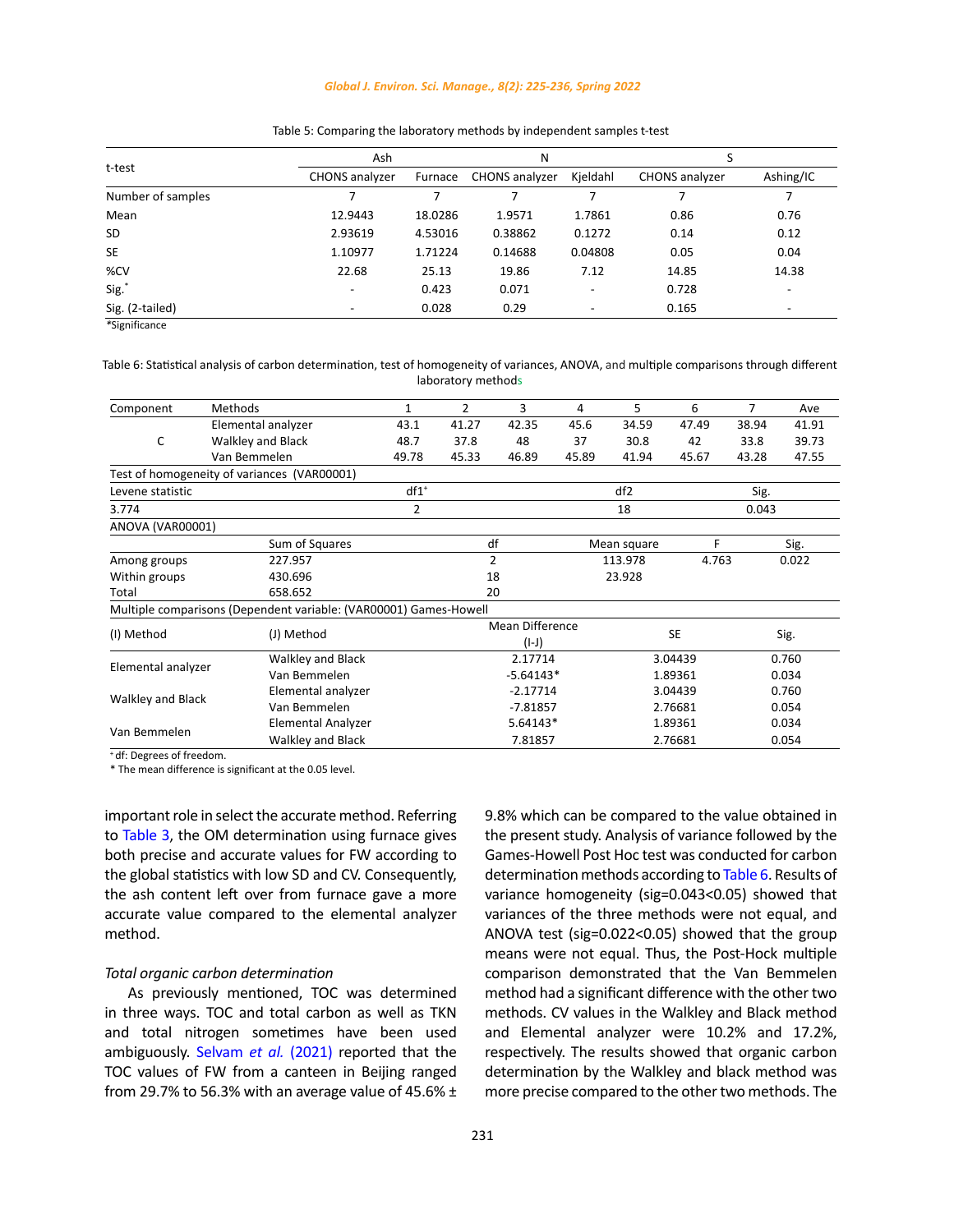#### *Food waste characterization.*



Fig. 2: Carbon to nitrogen ratio of food waste in different methods Fig. 2: Carbon to nitrogen ratio of food waste in different methods

low heating value (LHV) of the samples determined by bomb calorimeter method demonstrated that TOC determination by the Walkley and Black method led to closer results when it was used in different empirical models compared to determination of C by elemental analyzer. Thus, the Walkley and Black method was more accurate method rather than other two methods.

# *C/N ratio determination*

Carbon to nitrogen ratio is one of the major parameters in controlling the nutrient balance in composting process [\(Norbu](#page-11-0) *et al,* 2005). It can help to determine the biodegradability of any biomaterial [\(Lü](#page-10-0)  *et al.,* [2018\)](#page-10-0). The C/N ratio of FW ranges from 9.3 to 24.5 with an average value of 17.3 ± 3.7 [\(Selvam](#page-11-0) *et al.,* [2021\)](#page-11-0). For better investigation, the C/N ratios obtained from separate analysis (Walkley and Black plus Kjeldahl method) and elemental analyzer are compared (Fig. 2).

Statistical investigations showed that the average and variances were not significantly different from each other. However the CV value in a separate analysis (19.03%) was lower than its value in the elemental analyzer (21.69%). As already discussed, separate analysis of C and N was more precise and accurate. Thus, the average C/N ratio of the separate analysis (22.4), which was higher than the reference (18.46) and the average C/N ratio (14.9-16) reported by [Carmona-Cabello](#page-10-0) *et al.* (2020), could be reported as an accurate amount for FW in this region [\(Pichtel,](#page-11-0)  [2005](#page-11-0)).

# *Heating value*

The heating value of FW was determined by a

laboratory bomb calorimeter and calculated based on empirical models according the proximate and ultimate analyses results. [Table 7](#page-8-0) shows the results obtained from different samples compared to the LHV extracted from the reference [\(Tchobanoglous](#page-11-0) *et al*., 1993).

The models developed based on proximate analysis (Traditional: 13.64 and Bento: 13.68 MJ/kg) showed an almost better conformity (p-value <0.05) with the lab scale analysis (13.38 MJ/kg) because there was no different parameter determination methods in the proximate analysis (OM and MC). On the other hand, most of the empirical models developed based on the ultimate analysis, which had been obtained by elemental analyzer, had a significant difference (p-value <0.05) with the results of bomb calorimeter, except for the Dulong's equation which gave the closest results (14.82 MJ/kg) compared to Steuer's equation (16.71) and Scheurer-Kestner's equation (18.47 MJ/kg). Knowing that C was a key factor in LHV calculations, the average TOC obtained by the Walkley and Black method was replaced by the average TOC obtained by the elemental analyzer method, leading to more accurate results in the bomb calorimeter method in all models. This provided stronger reasons for achievement of more accurate data on FW characterization by separate analysis. In addition, the heating values of FW based on the secondary source elemental analysis [\(Table 2\)](#page-5-0) were very far from the real amount (2.15 to 6.06 MJ/kg) (Tchobanoglous *et al*., 1993). Chen *et al.* (2019) studied the FW in Taiwan and reported 22.74 MJ/kg (dry basis) higher heating value. Zhou *et al*[. \(2014\)](#page-11-0) reviewed the physical and chemical compositions of MSW in China and reported 15,386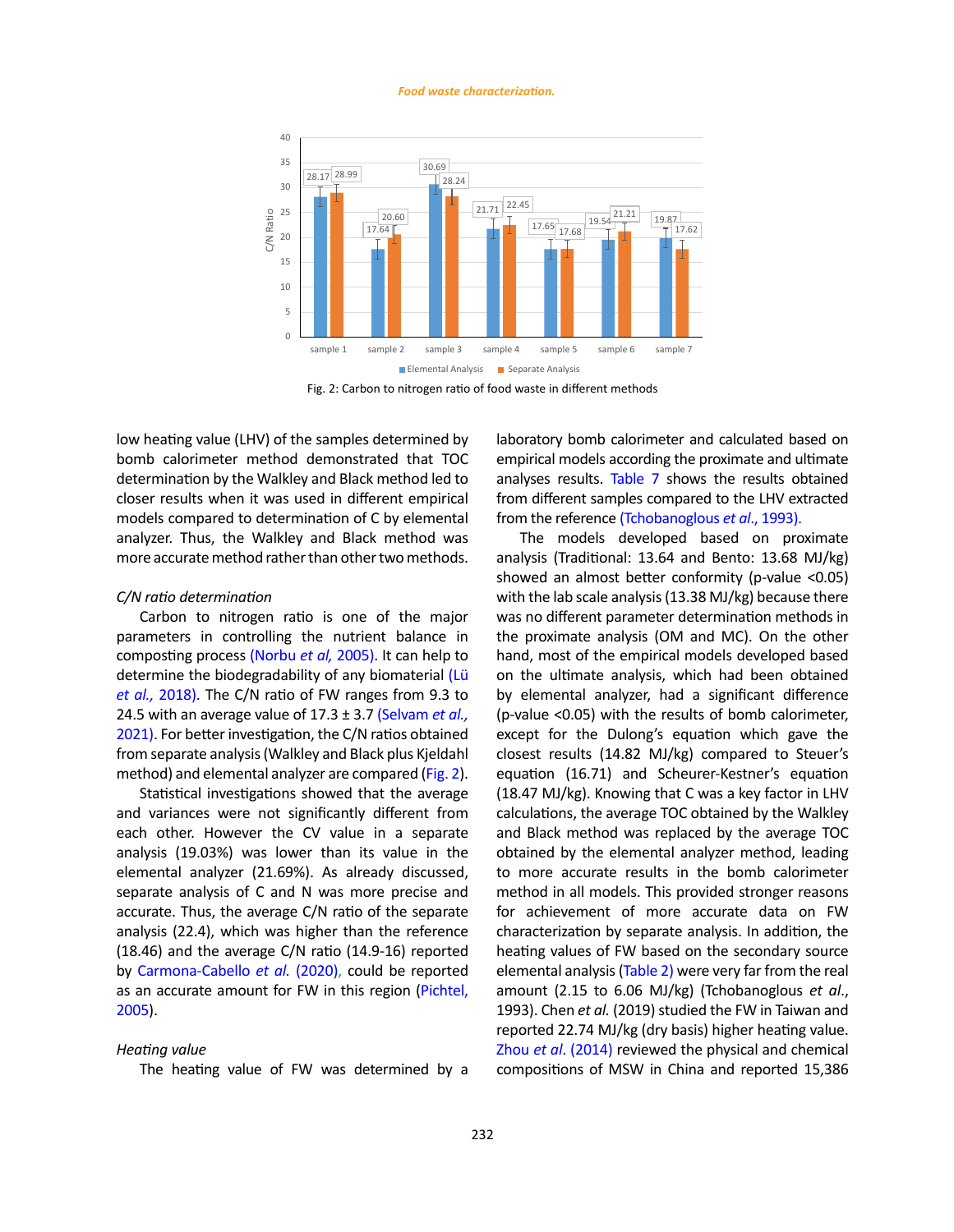# *Global J. Environ. Sci. Manage., 8(2): 225-236, Spring 2022* Table 7: LHV based on bomb calorimeter test (MJ/kg) compare to other models (dry basis)

<span id="page-8-0"></span>

|                          | Model based on lab scale |          | Models based on   |                    | Models based on proximate |          |  |
|--------------------------|--------------------------|----------|-------------------|--------------------|---------------------------|----------|--|
| Sample No.               | analysis                 |          | ultimate analysis |                    | analysis                  |          |  |
|                          | Bomb                     | Dulong's | Steuer's          | Scheurer-Kestner's | Traditional               | Bento's  |  |
|                          | calorimeter              | equation | equation          | equation           | equation                  | equation |  |
|                          | 11.75                    | 15.45    | 17.49             | 19.40              | 15.03                     | 15.07    |  |
| 2                        | 13.07                    | 14.59    | 16.47             | 18.22              | 13.59                     | 13.64    |  |
| 3                        | 14.11                    | 14.80    | 16.77             | 18.63              | 14.18                     | 14.22    |  |
| 4                        | 11.15                    | 16.28    | 17.99             | 19.57              | 13.72                     | 13.77    |  |
| 5                        | 12.93                    | 11.60    | 13.60             | 15.50              | 12.42                     | 12.48    |  |
| 6                        | 14.74                    | 17.88    | 19.50             | 20.98              | 13.70                     | 13.75    |  |
| $\overline{\phantom{a}}$ | 15.96                    | 13.15    | 15.14             | 17.00              | 12.80                     | 12.85    |  |
| Ave.                     | 13.38                    | 14.82    | 16.71             | 18.47              | 13.64                     | 13.68    |  |
| Reference                |                          | 15.53    | 17.53             | 19.44              | 13.89                     | 13.97    |  |

#### Table 7: LHV based on bomb calorimeter test (MJ/kg) compare to other models (dry basis) (Tchobanoglous *et al*., 1993)

(Tchobanoglous *et al.,* 1993) Table 8: Chemical equation (with water) for determination of food waste in different ways (Tchobanoglous *et al.,* 1993)

| N    | Based on elemental analyzer                                                         | Based on the most accurate method                                                          | Reference                           |
|------|-------------------------------------------------------------------------------------|--------------------------------------------------------------------------------------------|-------------------------------------|
| 1    | $C_{143.8}$ H <sub>1501.9</sub> O <sub>697.5</sub> N <sub>4</sub> 38 S <sub>1</sub> | $C_{162}$ 5 $H_{1501}$ 9 $O_{697}$ 5 $N_{4.8}$ $S_1$                                       |                                     |
| 2    | $C_{110}$ 2 $H_{1059}$ 9 $Q_{491}$ 9 $N_5$ 36 $S_1$                                 | $C_{100}$ a $H_{1059}$ a $Q_{491}$ a $N_{42}$ $S_{11}$                                     |                                     |
| 3    | $C_{141}$ 3 $H_{1222}$ 9 $O$ 565 68 $N$ 3 95 $S_1$                                  | C <sub>160.2</sub> H <sub>1222.9</sub> O <sub>565.68</sub> N <sub>4.8</sub> S <sub>1</sub> |                                     |
| 4    | $C_{162}$ 3 $H_{1549}$ $Q_{720}$ 5 $N_{641}$ $S_{1}$                                | $C_{131}$ 7 $H_{1549}$ $Q_{720}$ 5 $N_5$ $S_1$                                             | C320.43 H2566.07 O1227.72 N14.88 S1 |
| 5    | C131.9 H1559 O736.7 N6.4 S1                                                         | $C_{117}$ 5 H <sub>1559</sub> O <sub>736</sub> 7 Ns 7 S <sub>1</sub>                       |                                     |
| 6    | $C_{117,4}$ $H_{1002}$ a $O_{453,46}$ N <sub>5</sub> 15 $S_1$                       | $C_{103.8}$ H <sub>1002.9</sub> $Q_{453.46}$ N <sub>4.42</sub> S <sub>1</sub>              |                                     |
| 7    | $C_{1155}H_{13785}O_{655}N_5S_1$                                                    | $C_{1179}H_{13785}O_{655}N_{49}S_1$                                                        |                                     |
| Ave. | $C_{1299}$ H <sub>12862</sub> O <sub>5982</sub> N <sub>52</sub> S <sub>1</sub>      | C <sub>125.8</sub> H <sub>1286.2</sub> O <sub>598.2</sub> N <sub>4.7</sub> S <sub>1</sub>  |                                     |

kJ/kg as dry basis for FW. It could be concluded that it was not wise to conduct waste management planning based on secondary sources and literature without a comprehensive laboratory analysis.

## *Chemical equation*

After determining the most accurate method, the chemical fequation based on elemental analysis, the best laboratory method and the mentioned references were compared (Table 8).

Unlike heating value, the average FW chemical equation was not significantly different in the elemental analyzer and laboratory determination methods, except for in C and N contents. It was, however, significantly different from the average FW chemical equation in the references [\(Tchobanoglous](#page-11-0)  *et al*[., 1993](#page-11-0)). In addition, some researchers obtained the chemical equation of FW. For example, [Chen](#page-10-0)  *et al.* [\(2019\)](#page-10-0) reported  $C_{333.3}$  H<sub>596.6</sub> O<sub>183.3</sub> N<sub>23.3</sub> S<sub>1</sub> the chemical equation of FW in Taiwan, and [Zhou](#page-11-0) *et al*.,

[\(2014\)](#page-11-0) reported  $C_{257.3}H4_{56.2}O_{168.3}N_{18}S_1$  as the chemical equation of FW in China. The big gaps among the chemical compositions of FW indicated the complex nature of waste in different regions. Therefore, the FW chemical equation referring to a reliable source or literature did not have a good accuracy and required a comprehensive laboratory analysis.

# **CONCLUSION**

The FW was extracted from MSW and subjected to a comprehensive comparative laboratory analysis to determine the accurate methods and characteristics. The results showed the high precision and consistency of the physical composition of the prepared MSW (especially in the FW by 58.7%, moisture content by 71.5%, organic matter by 81.9%, oxygen by 35.1%, and hydrogen content by 7.1%) with the global statistics. Compared to the analysis of instrumental elements, carbon determination based on the Walkley and Black method, nitrogen based on Kjeldahl method,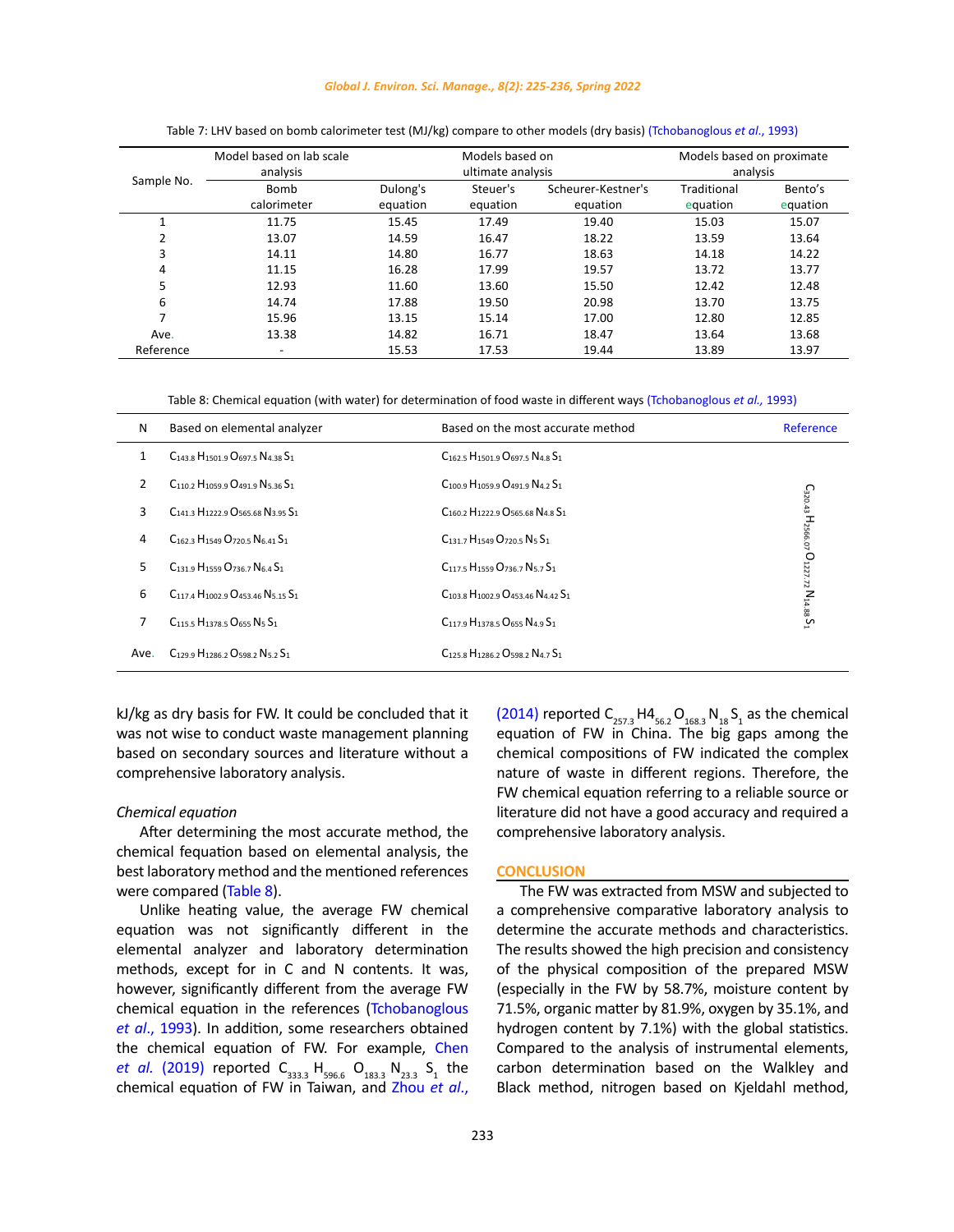sulfur based on Ion chromatography method and ash determination using furnace had higher precisions. Investigation of the heating value presented a good conformity of the models developed based on proximate analysis, including traditional (13.64 MJ/ kg) and Bento's equations (13.68 MJ/kg), with the laboratory results (13.38 MJ/kg). The models developed based on ultimate analysis, including Dulong (14.82 MJ/ kg), Steuer (16.71 MJ/kg), and Scheurer-Kestner (18.47 MJ/kg), led to lower accuracies and higher LHVs (1.4 to 5 MJ/kg) compared the bomb calorimeter method (13.38 MJ/kg). For FW, the heating value extracted from the secondary data sources ranged 15.5-19.4 MJ/kg, while the real amount was 13.38 MJ/kg in average in the study area. The final chemical equation  $(C_{125.8} H_{1286.2} O_{598.2} N_{4.7} S_1)$  was obtained according the most accurate determination methods for the FW. However, the secondary data sources presented a different chemical equation  $(C_{320.43} H_{2566.07} O_{1227.72} N_{14.88})$  $S_1$ ). The results from this study could establish an infrastructure for the laboratory characterization of FW and resolve the inaccuracies and inconsistencies. It could also help in representing the characteristics for any region more accurately and implementing proper waste management plans such as composting or energy recovery. The limitations faced in this study were the existing knowledge gap for characterization of FW in Iran and the fact that FW characteristics could be influenced by many parameters. Further studies should be conducted to extend the related knowledge at regional or national level. Moreover, the characteristics of the MSW, from which the FW was extracted, and validation of leachate characteristics could be investigated in future studies.

# **AUTHOR CONTRIBUTIONS**

A. Charkhestani performed the experiments and literature review, gathered data, compiled the data, analyzed and interpreted the data, prepared the manuscript text. D. Yousefi Kebria performed the manuscript edition.

# **ACKNOWLEDGEMENT**

The authors would like to acknowledge Shiraz Municipality Waste Management Organization for providing a specialized laboratory of waste for performing the laboratory analyses.

# **CONFLICT OF INTEREST**

The authors declare no potential conflict of interest

regarding the publication of this work. In addition, the ethical issues including plagiarism, informed consent, misconduct, data fabrication and, or falsification, double publication and, or submission, and redundancy have been completely witnessed by the authors.

# **OPEN ACCESS**

This article is licensed under a Creative Commons Attribution 4.0 International License, which permits use, sharing, adaptation, distribution and reproduction in any medium or format, as long as you give appropriate credit to the original author(s) and the source, provide a link to the Creative Commons license, and indicate if changes were made. The images or other third-party material in this article are included in the article's Creative Commons license, unless indicated otherwise in a credit line to the material. If material is not included in the article's Creative Commons license and your intended use is not permitted by statutory regulation or exceeds the permitted use, you will need to obtain permission directly from the copyright holder. To view a copy of this license, visit: [http://creativecommons.](http://creativecommons.org/licenses/by/4.0/) [org/licenses/by/4.0/](http://creativecommons.org/licenses/by/4.0/)

# **PUBLISHER'S NOTE**

GJESM Publisher remains neutral with regard to jurisdictional claims in published maps and institutional afflictions.

## **ABBREVIATIONS**

| <b>ANOVA</b> | Analysis of variance                              |
|--------------|---------------------------------------------------|
| $A_{d}$      | Ash (dry basis)                                   |
| <b>ASTM</b>  | American Society for Testing and<br>Materials     |
| Ave          | Average                                           |
| C            | Carbon                                            |
| <b>CHONS</b> | Carbon, Hydrogen, Oxygen, Nitrogen,<br>and Sulfur |
| C/N          | Carbon to nitrogen ratio                          |
| СV           | Coefficient of variation                          |
| d            | Dry basis                                         |
| df           | Degrees of freedom                                |
| Eq.          | Equation                                          |
| EPA          | <b>Environmental Protection Agency</b>            |
| FAO          | Food and Agriculture Organization                 |
| F            | Frequency                                         |
| FW           | Food waste                                        |
| н            | Hydrogen                                          |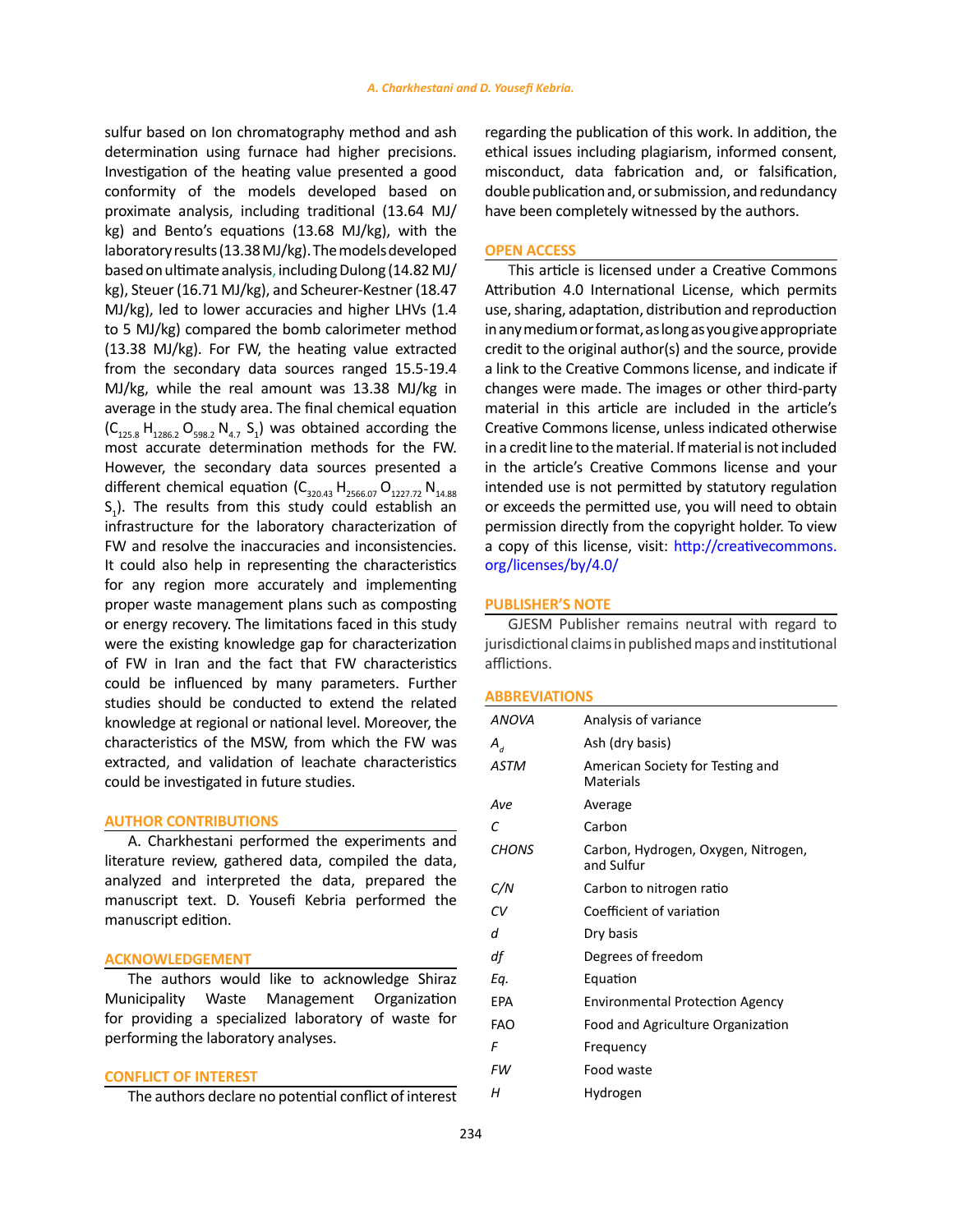<span id="page-10-0"></span>

| HHV           | High heating value                                 |
|---------------|----------------------------------------------------|
| IC            | Ion chromatography                                 |
| <b>IPCC</b>   | Intergovernmental Panel on Climate<br>Change       |
| <b>JNMSWF</b> | Japan National Municipal Solid Waste<br>Foundation |
| Kcal/kq       | Kilocalories per kilogram                          |
| kJ/kq         | Kilojoules per kilogram                            |
| LHV           | Low heating value                                  |
| МC            | Moisture content                                   |
| MJ/kg         | Megajoules per kilogram                            |
| <b>MSW</b>    | <b>Municipal Solid Waste</b>                       |
| MENA          | Middle East and North Africa                       |
| n             | Sample number                                      |
| N             | Nitrogen                                           |
| Ο             | Oxygen                                             |
| ОС            | Organic carbon                                     |
| OМ            | Organic matter                                     |
| pН            | Power of hydrogen                                  |
| P-Value       | Probability value                                  |
| Ref.          | Reference                                          |
| rpm           | Round per minute                                   |
| S             | Sulfur                                             |
| SD            | <b>Standard deviation</b>                          |
| SE            | Standard error                                     |
| Sig           | Significance                                       |
| <b>TKN</b>    | Total Kjeldahl nitrogen                            |
| тос           | Total organic carbon                               |
| TOM           | Total organic matter                               |
| w             | Wet basis                                          |
| Wt            | Weight                                             |

## **REFERENCES**

- [Adhikari, B.K.; Barrington, S.; Martinez, J., \(2006\). Predicted growth](https://journals.sagepub.com/doi/10.1177/0734242X06067767)  [of world urban food waste and methane production. Waste](https://journals.sagepub.com/doi/10.1177/0734242X06067767)  [Manage. Res., 24: 421–433 \(](https://journals.sagepub.com/doi/10.1177/0734242X06067767)**12 pages**).
- [ASTM D3173, \(2017\). Standard test method for moisture in the](https://www.astm.org/Standards/D3173)  [analysis sample of coal and coke. ASTM International, West](https://www.astm.org/Standards/D3173)  [Conshohocken, PA.](https://www.astm.org/Standards/D3173)
- [ASTM D3174-12, \(2018\). Standard test method for ash in the analysis](https://www.astm.org/DATABASE.CART/HISTORICAL/D3174-12R18.htm)  [sample of coal and coke from coal. ASTM International, West](https://www.astm.org/DATABASE.CART/HISTORICAL/D3174-12R18.htm)  [Conshohocken, PA.](https://www.astm.org/DATABASE.CART/HISTORICAL/D3174-12R18.htm)
- [ASTM D5231-92, \(2016\). Standard test method for determination of](https://www.astm.org/Standards/D5231.htm)  [the composition of unprocessed municipal solid waste. ASTM](https://www.astm.org/Standards/D5231.htm)  [International, West Conshohocken, PA.](https://www.astm.org/Standards/D5231.htm)
- [ASTM E777-17a, \(2017\). Standard test method for carbon and](https://www.astm.org/Standards/E777.htm)  [hydrogen in the analysis sample of refuse-derived fuel. ASTM](https://www.astm.org/Standards/E777.htm)  [International, West Conshohocken, PA.](https://www.astm.org/Standards/E777.htm)

[ASTM E775-15, \(2021\). Standard test method for total sulfur in the](https://www.astm.org/Standards/E775.htm) 

[analysis sample of refuse-derived fuel. ASTM International,](https://www.astm.org/Standards/E775.htm) [West Conshohocken, PA.](https://www.astm.org/Standards/E775.htm)

- [ASTM e778-15, \(2021\). Standard test methods for nitrogen in](https://www.astm.org/Standards/E778.htm) [refuse-derived fuel analysis samples. ASTM International, West](https://www.astm.org/Standards/E778.htm) [Conshohocken, PA.](https://www.astm.org/Standards/E778.htm)
- [Baawain, M.; Al-Mamun, A.; Omidvarborna, H.; Al-Amri, W., \(2017\).](https://www.sciencedirect.com/science/article/abs/pii/S0959652617302172?via%3Dihub) [Ultimate composition analysis of municipal solid waste in](https://www.sciencedirect.com/science/article/abs/pii/S0959652617302172?via%3Dihub) [Muscat. J. Clean. Prod., 148: 355–362 \(](https://www.sciencedirect.com/science/article/abs/pii/S0959652617302172?via%3Dihub)**8 pages**).
- [Bayard, R.; Benbelkacem, H.; Gourdon, R.; Buffière, P., \(2018\).](https://www.sciencedirect.com/science/article/pii/S0301479717304425) [Characterization of selected municipal solid waste components](https://www.sciencedirect.com/science/article/pii/S0301479717304425) [to estimate their biodegradability. J. Environ. Manage., 216:](https://www.sciencedirect.com/science/article/pii/S0301479717304425) 4-12 (**[9 pages](https://www.sciencedirect.com/science/article/pii/S0301479717304425)**).
- [Boumanchar, I.; Chhiti, Y.; M'hamdi Alaoui, F.E.; Sahibed-dine, A.;](https://journals.sagepub.com/doi/10.1177/0734242X18816797) [Bentiss, F.; Jama, C., Bensitel, M., \(2018\). Municipal solid waste](https://journals.sagepub.com/doi/10.1177/0734242X18816797) [higher heating value prediction from ultimate analysis using](https://journals.sagepub.com/doi/10.1177/0734242X18816797) [multiple regression and genetic programming techniques.](https://journals.sagepub.com/doi/10.1177/0734242X18816797) [Waste Manage. Res., 37: 578–589 \(](https://journals.sagepub.com/doi/10.1177/0734242X18816797)**12 pages**).
- [Carmona-Cabello, M.; Garcia, I.L.; Leiva-Candia, D.; Dorado, M.P.,](https://www.sciencedirect.com/science/article/abs/pii/S2452223618300361) [\(2018\). Valorization of food waste based on its composition](https://www.sciencedirect.com/science/article/abs/pii/S2452223618300361) [through the concept of biorefinery. Curr. Opin. Green Sustain.](https://www.sciencedirect.com/science/article/abs/pii/S2452223618300361) [Chem. 14: 67-79 \(](https://www.sciencedirect.com/science/article/abs/pii/S2452223618300361)**13 pages**).
- [Carmona-Cabello, M.; García, I.L.; Sáez-Bastante, J.; Pinzi, S.,](https://www.sciencedirect.com/science/article/abs/pii/S0960852420300481) [Koutinas, A.A.; Dorado, M.P., \(2020\). Food waste from](https://www.sciencedirect.com/science/article/abs/pii/S0960852420300481) [restaurant sector - characterization for biorefinery approach.](https://www.sciencedirect.com/science/article/abs/pii/S0960852420300481) [Bioresour. Technol., 301: 122779 \(](https://www.sciencedirect.com/science/article/abs/pii/S0960852420300481)**37 pages**).
- [Chang, Y.F.; Lin, C.J.; Chyan, J.M.; Chen, I.M.; Chang, J.E., \(2007\).](https://www.sciencedirect.com/science/article/pii/S0301479706003562?via%3Dihub) [Multiple regression models for the lower heating value of](https://www.sciencedirect.com/science/article/pii/S0301479706003562?via%3Dihub) [municipal solid waste in Taiwan. J. Environ. Manage., 85: 891–](https://www.sciencedirect.com/science/article/pii/S0301479706003562?via%3Dihub) 899 (**[9 pages](https://www.sciencedirect.com/science/article/pii/S0301479706003562?via%3Dihub)**).
- [Chen, W.H.; Lin, Y.Y.; Liu, H.C.; Chen, T.C.; Hung, C.H.; Chen, C.H.; Ong,](https://www.sciencedirect.com/science/article/abs/pii/S0306261918319032?via%3Dihub) [H.C., \(2019\). A comprehensive analysis of food waste derived](https://www.sciencedirect.com/science/article/abs/pii/S0306261918319032?via%3Dihub) [liquefaction bio-oil properties for industrial application. Appl.](https://www.sciencedirect.com/science/article/abs/pii/S0306261918319032?via%3Dihub) [Energy., 237: 283–291 \(](https://www.sciencedirect.com/science/article/abs/pii/S0306261918319032?via%3Dihub)**8 pages**).
- [De Laurentiis, V.; Caldeira, C.; Sala, S., \(2020\). No time to waste:](https://www.sciencedirect.com/science/article/pii/S0921344920302640?via%3Dihub) [assessing the performance of food waste prevention actions.](https://www.sciencedirect.com/science/article/pii/S0921344920302640?via%3Dihub) [Resour. Conserv. Recycl., 161: 104946 \(](https://www.sciencedirect.com/science/article/pii/S0921344920302640?via%3Dihub)**10 pages**).
- [EEA, \(2013a\). Municipal waste management in Sweden \[Online\].](https://www.eea.europa.eu/publications/managing-municipal-solid-waste/sweden-municipal-waste-management/view) [European Environment Agency.](https://www.eea.europa.eu/publications/managing-municipal-solid-waste/sweden-municipal-waste-management/view)
- [EEA, \(2013b\). Municipal waste management in Germany. European](https://www.eea.europa.eu/data-and-maps/figures/management-of-municipal-waste-in-germany) [Environment Agency.](https://www.eea.europa.eu/data-and-maps/figures/management-of-municipal-waste-in-germany)
- [EPA, \(2016\). Advancing sustainable materials management: 2016](https://www.epa.gov/smm/recycling-economic-information-rei-report) [recycling economic information \(REI\) report methodology.](https://www.epa.gov/smm/recycling-economic-information-rei-report) [United States Environmental Protection Agency.](https://www.epa.gov/smm/recycling-economic-information-rei-report)
- [FAO, \(2012\). Towards the future we want: end hunger and make the](http://www.fao.org/3/an894e/an894e00.pdf) [transition to sustainable agricultural and food Systems. Food](http://www.fao.org/3/an894e/an894e00.pdf) [and Agriculture Organization of the United Nations, Rome.](http://www.fao.org/3/an894e/an894e00.pdf)
- [Golhosseini. Z,; Jalili Ghazizadeh. M., \(2021\). Municipal solid waste](https://www.researchsquare.com/article/rs-792222/v1) [status in Iran; from generation to disposal. Preprint, available at](https://www.researchsquare.com/article/rs-792222/v1) [Research Square., 1-17 \(](https://www.researchsquare.com/article/rs-792222/v1)**17 pages**).
- [Guo, W.; Zhou, Y.; Zhu, N.; Hu, H.; Shen, W.; Huang, X.; Zhang, T.; Wu,](https://www.sciencedirect.com/science/article/abs/pii/S0921344918300338?via%3Dihub) [P.; Li, Z., \(2018\). On site composting of food waste: a pilot scale](https://www.sciencedirect.com/science/article/abs/pii/S0921344918300338?via%3Dihub) [case study in China. Resour. Conserv. Recycl., 132: 130–138 \(](https://www.sciencedirect.com/science/article/abs/pii/S0921344918300338?via%3Dihub)**9 [pages](https://www.sciencedirect.com/science/article/abs/pii/S0921344918300338?via%3Dihub)**).
- Heaton, L.; Fullen, M. A.; Bhattacharyya, R., (2016). Critical analysis of the van Bemmelen conversion factor used to convert soil organic matter data to soil organic carbon data: comparative analyses in a UK loamy sand soil. Espaço Aberto., 6(1): 35- 44 (**10 pages**).
- [IPCC, \(2006\). Waste generation, compositions and management](https://www.ipcc-nggip.iges.or.jp/public/2006gl/vol5.html)